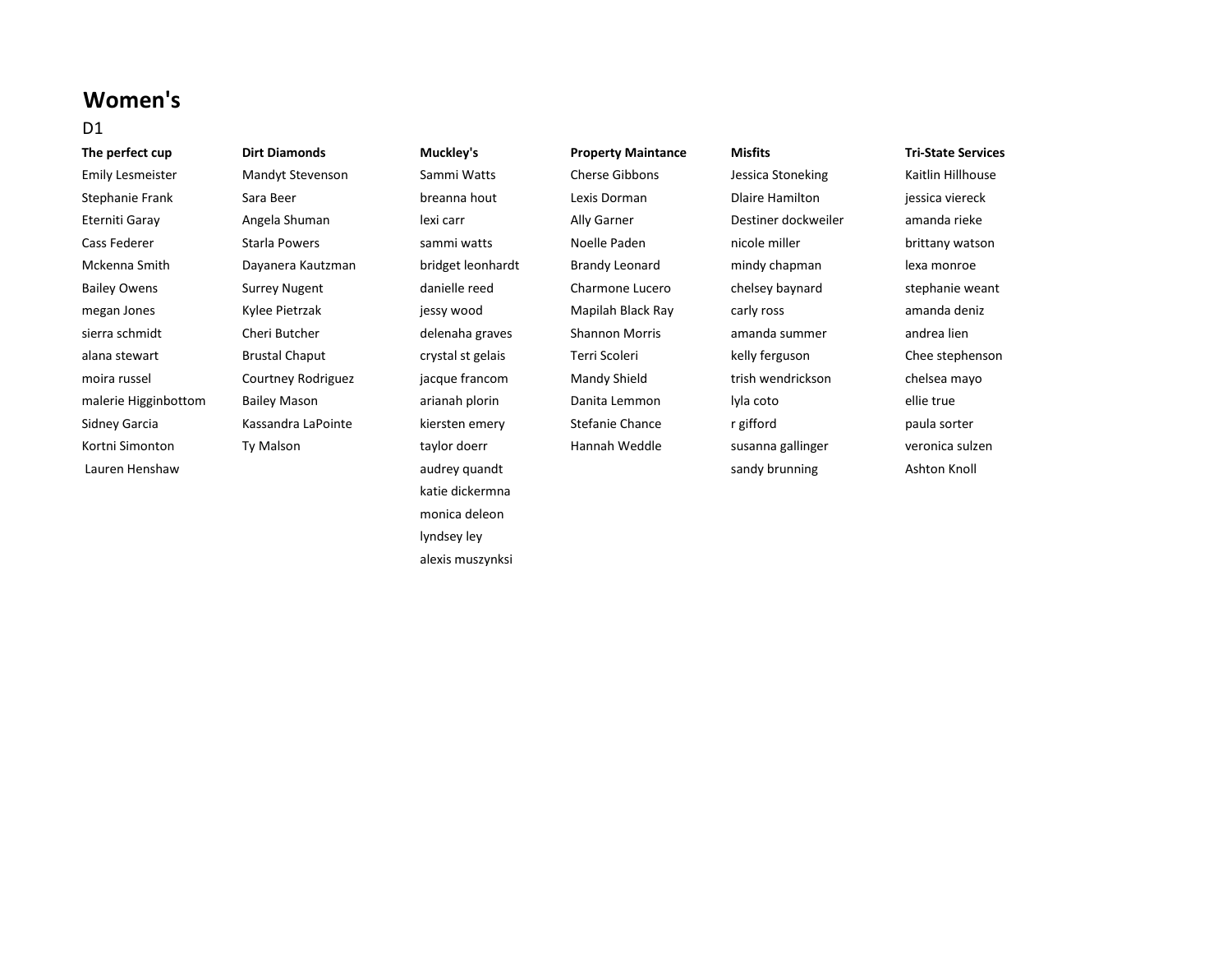| D <sub>2</sub>             |                      |                  |                          |                        |                          |
|----------------------------|----------------------|------------------|--------------------------|------------------------|--------------------------|
| <b>Stellar Programming</b> | <b>Breit Roofing</b> | <b>RAD Squad</b> | <b>Pitches Be Hittin</b> | Ladies Mtn. Lodge      | <b>Riverbend Hunting</b> |
| Ellen Parke                | Katherine Tedford    | Lindsay Harshman | Beth Johnson             | <b>Christy Collins</b> | Randy Bragg              |
| Amy Balck                  | Ashley Lewis         | Misty Dibbl      | Angel Johnson            | Kristi Ahrris          | <b>Felicity Hall</b>     |
| <b>Heather Warren</b>      | Brianna Breit        | Katie Brost      | Monique Campbell         | Desira Petty           | Gracie Koch              |
| Kendra Bullock             | Chelsey Pike         | Melissa Reilly   | Karly Wayts              | Soyie Glass            | Robin Nelson             |
| Randi Avery                | Genevieve Hopkins    | Sarah Coaks      | <b>Heather Hartman</b>   | Tessa Cocina           | Alix Kraushaar           |
| Risa Sabus                 | Gina Debouer         | Lysa Bentley     | Samantha Noomer          | <b>Rachel Show</b>     | Paula Meyer              |
| Danielle Coakley           | Jque Francom         | Alexa Aguilar    | Wilemina Longlive        | <b>Mckenzie Snow</b>   | Kelly Thomas             |
| Diane Krum                 | Jesse Macmillan      | Chelcie Knapp    | Justine Howe             | Felicia Dickerson      | Madison Attaway          |
| Susie Parke                | liz harris           | Cheryl Maine     | Ana Diaz                 | Abby Dickerson         | Kristen Smith            |
| Kayla Lind                 | samantha good        | Lindsey Sawyer   | Lacey Steele             | Annie Anderson         | Roberta Smith            |
| Katheleen Mccord           | morgan sanford       | Meghan Grumley   | Sarah Jackson            | <b>Britany Nipper</b>  | Shelby Klus              |
| Samanthat Henke            | Sam Kron             | Andrea Hiester   | Shanell Gangwish         | Tara Ashcraft          | Jamie Bragg              |
| <b>Betsy Milberger</b>     | alyssa weber         | Autumn Vroman    | Jessica Fowler           | Morgan Martin          | Dominiquye Bragg         |
| Amy William                | alexia melling       | Ashley Anton     | <b>Bailey Binder</b>     | Leann Partz            | <b>Addison Thomas</b>    |
| <b>Stacey Rogers</b>       | karlee ogden         | Stephanie Tipton | Ryta Lara                | Eliza Turner           | Melissa Garma            |
| Velvet Locklin             | Ginny Bridge         | Jessica Steward  |                          | Angel Padilla          | Christina Quinn          |
|                            | Lindsay Cassey       | Stephanie Hicks  |                          |                        |                          |

Kristina Frazier **Kayla Bullington**